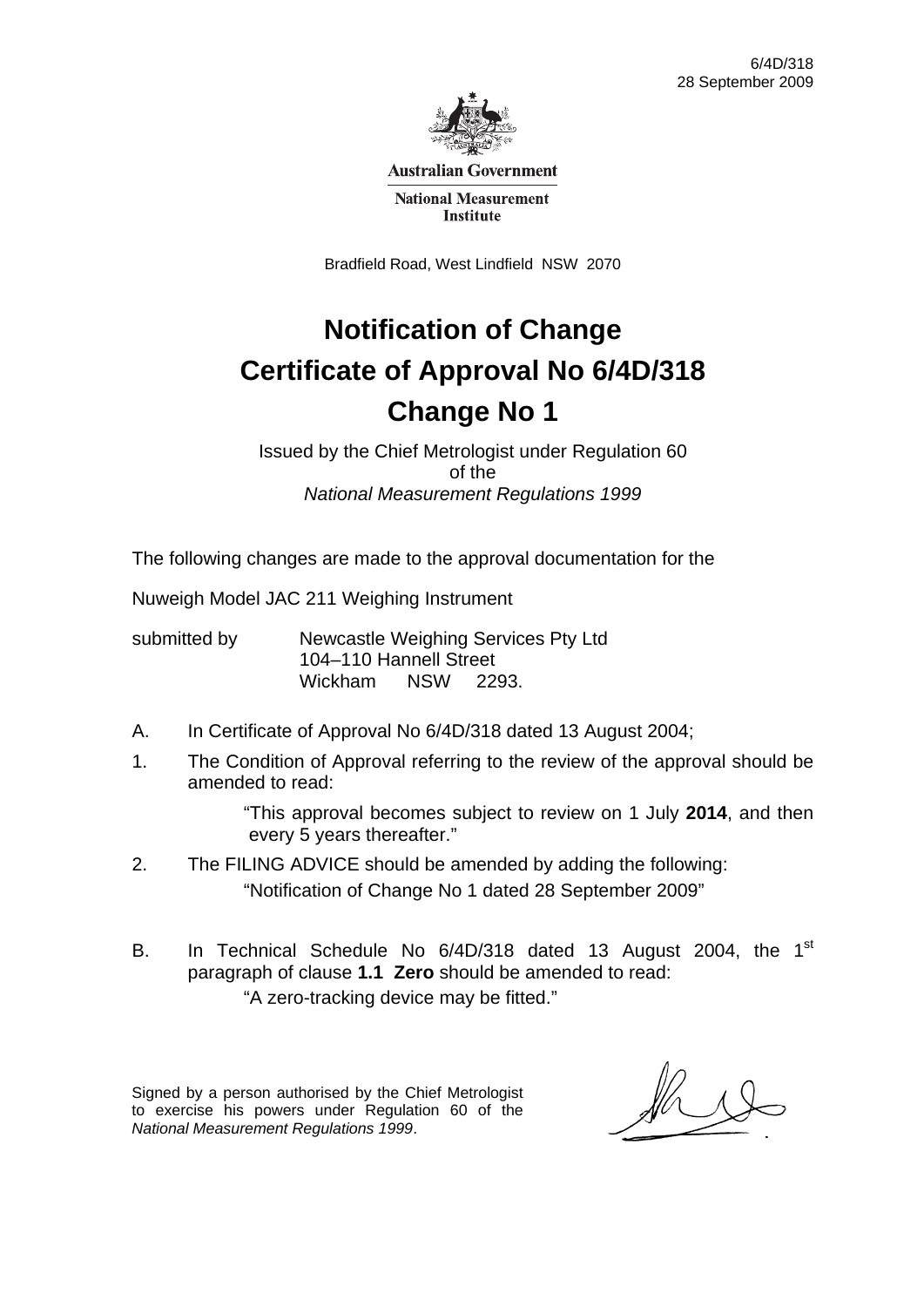

## **Australian Government**

**National Measurement Institute** 

12 Lyonpark Road, North Ryde NSW 2113

## **Certificate of Approval**

## **No 6/4D/318**

Issued by the Chief Metrologist under Regulation 60 of the National Measurement Regulations 1999

This is to certify that an approval for use for trade has been granted in respect of the

Nuweigh Model JAC 211 Weighing Instrument

submitted by Newcastle Weighing Services Pty Ltd 104–110 Hannell Street Wickham NSW 2293.

**NOTE:** This Certificate relates to the suitability of the pattern of the instrument for use for trade only in respect of its metrological characteristics. This Certificate does not constitute or imply any guarantee of compliance by the manufacturer or any other person with any requirements regarding safety.

## CONDITIONS OF APPROVAL

This approval becomes subject to review on 1 July 2009, and then every 5 years thereafter.

Instruments purporting to comply with this approval shall be marked with approval number 'NSC 6/4D/318' and only by persons authorised by the submittor.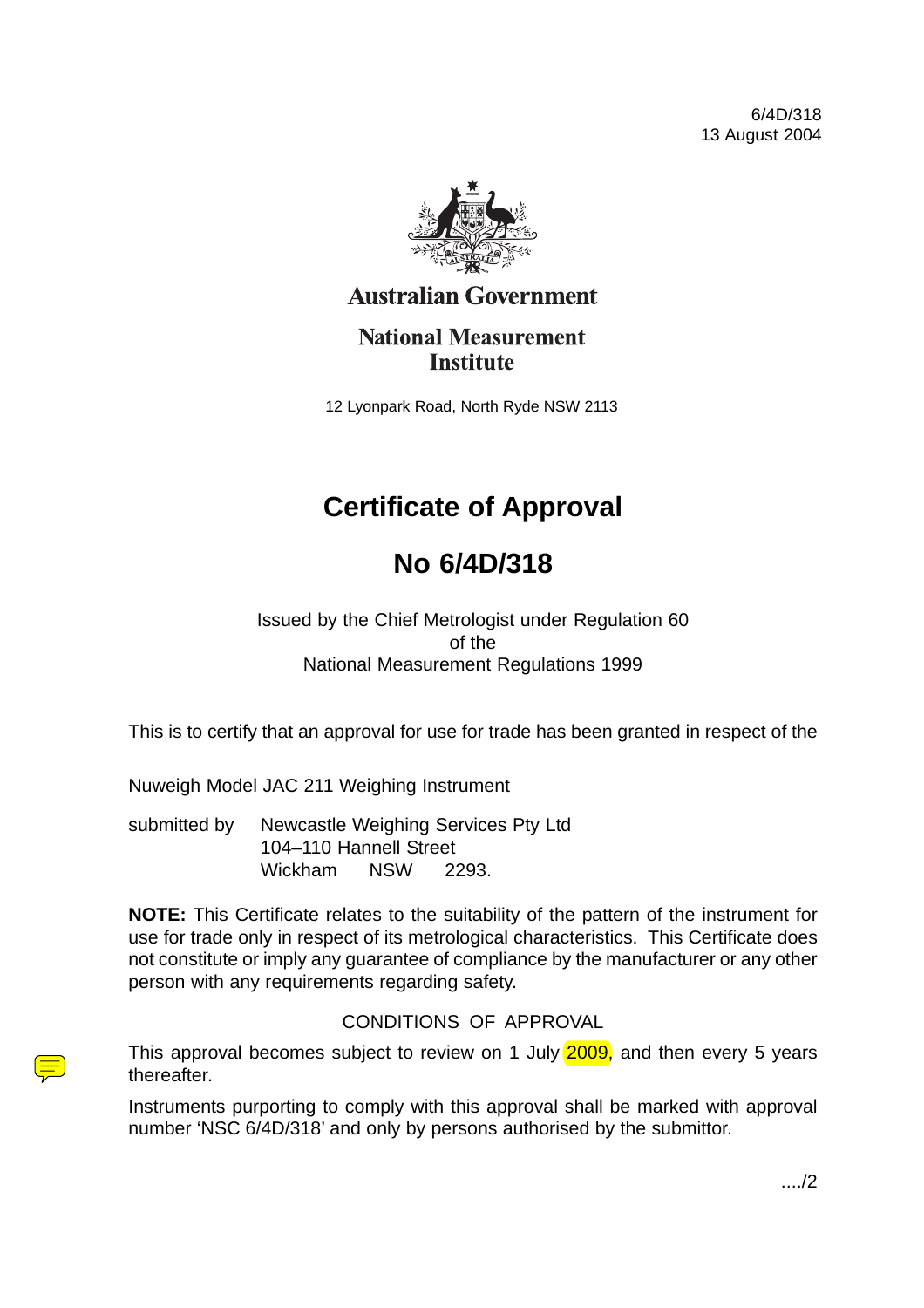#### Certificate of Approval No 6/4D/318 Page 2

It is the submittor's responsibility to ensure that all instruments marked with this approval number are constructed as described in the documentation lodged with the National Measurement Institute (NMI) and with the relevant Certificate of Approval and Technical Schedule. Failure to comply with this Condition may attract penalties under Section 19B of the National Measurement Act and may result in cancellation or withdrawal of the approval, in accordance with document NMI P 106.

The National Measurement Institute reserves the right to examine any instrument or component of an instrument purporting to comply with this approval.

Auxiliary devices used with this instrument shall comply with the requirements of General Supplementary Certificate No S1/0/A.

#### DESCRIPTIVE ADVICE

**Pattern:** approved 24 June 2004

• A Nuweigh model JAC 211 single interval self-indicating price-computing weighing instrument with a maximum capacity of 3 kg

**Variants:** approved 24 June 2004

- 1. With certain other capacities.
- 2. With the displays mounted on a column.
- 3. Displaying mass only.

Technical Schedule No 6/4D/318 describes the pattern and variants 1 to 3.

#### FILING ADVICE

The documentation for this approval comprises:

Certificate of Approval No 6/4D/318 dated 13 August 2004 Technical Schedule No 6/4D/318 dated 13 August 2004 (incl. Test Procedure) Figures 1 to 4 dated 13 August 2004

Signed by a person authorised by the Chief Metrologist to exercise his powers under Regulation 60 of the National Measurement Regulations 1999.

g(ct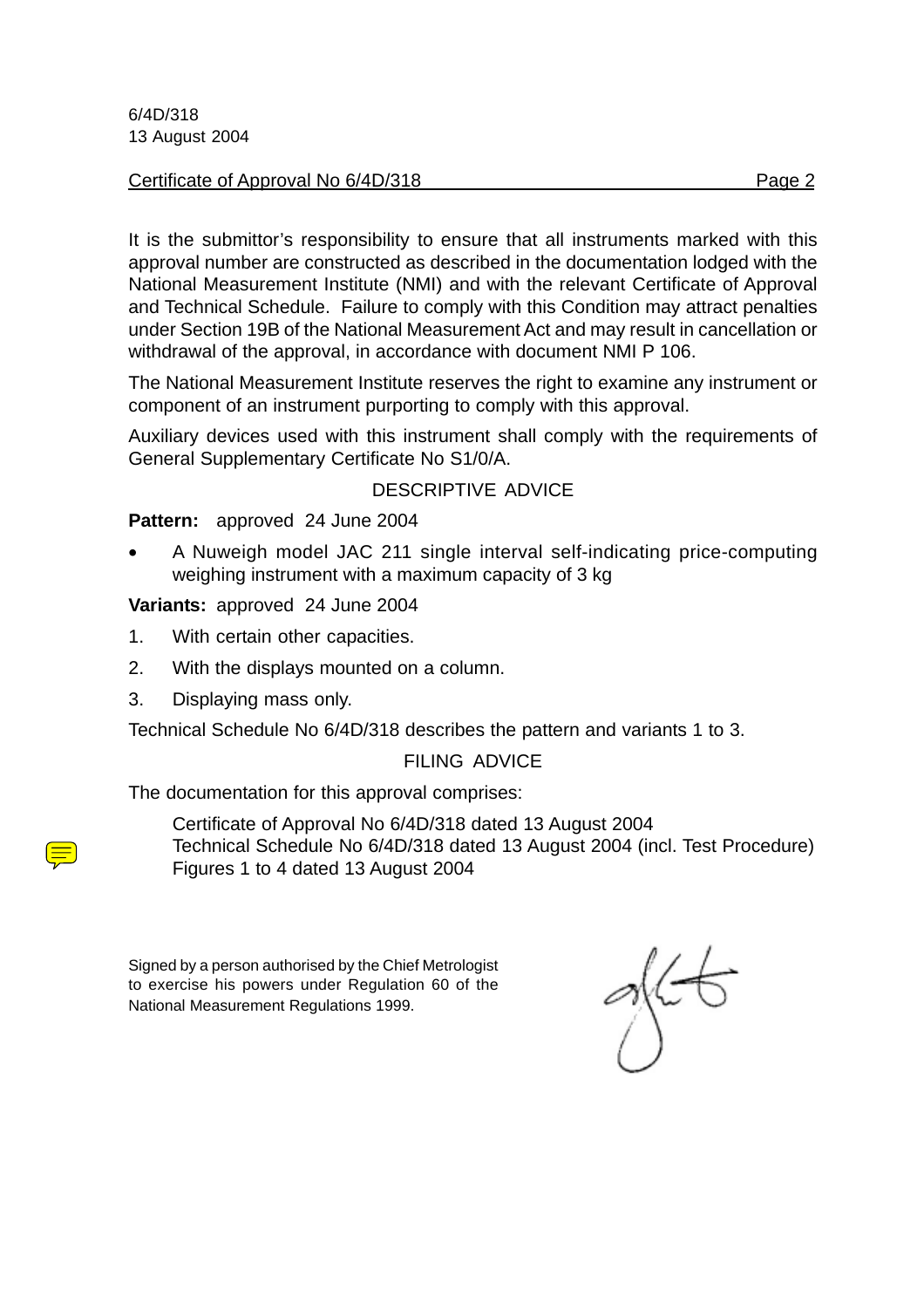## TECHNICAL SCHEDULE No 6/4D/318

Pattern: Nuweigh Model JAC 211 Weighing Instrument

**Submittor:** Newcastle Weighing Services Pty Ltd 104–110 Hannell Street Wickham NSW 2293

#### **1. Description of Pattern**

A Nuweigh model JAC 211 single interval self-indicating price-computing weighing instrument (Figure 1) with a maximum capacity of 3 kg and a verification scale interval of 0.001 kg.

Instruments are fitted with integral displays and have unit price to \$999.99/kg, price to \$9999.99, and a product look up (PLU) facility for storage of unit prices only.

#### **1.1 Zero**

Zero is automatically corrected to within  $\pm 0.25e$  whenever power is applied and whenever the instrument comes to rest within 0.5e of zero.

The instrument has an initial zero-setting device with a nominal range of not more than 20% of the maximum capacity of the instrument.

The instrument has a semi-automatic zero-setting device with a nominal range of not more than 4% of the maximum capacity of the instrument.

## **1.2 Tare**

A semi-automatic subtractive taring device of up to the maximum capacity of the instrument may be fitted.

## **1.3 Display Check**

A display check is initiated whenever power is applied.

## **1.4 Levelling**

The instrument is provided with adjustable feet and adjacent to the level indicator is a notice advising that the instrument must be level when in use.

#### **1.5 Sealing Provision**

Provision is made for the calibration adjustments to be sealed by:

- (a) Applying a wire and lead (or similar) seal through the hole provided in the rod projecting through the base of the instrument (Figure 2a) thereby preventing separation of the top and bottom halves of the instrument housing, and applying a destuctible adhesive label over the small access cover adjacent to the foot at the front right of the instrument (Figure 2a); or
- (b) Applying at least two destuctible adhesive labels over the join of the top and bottom housing halves on opposite sides of the instrument (Figure 2b).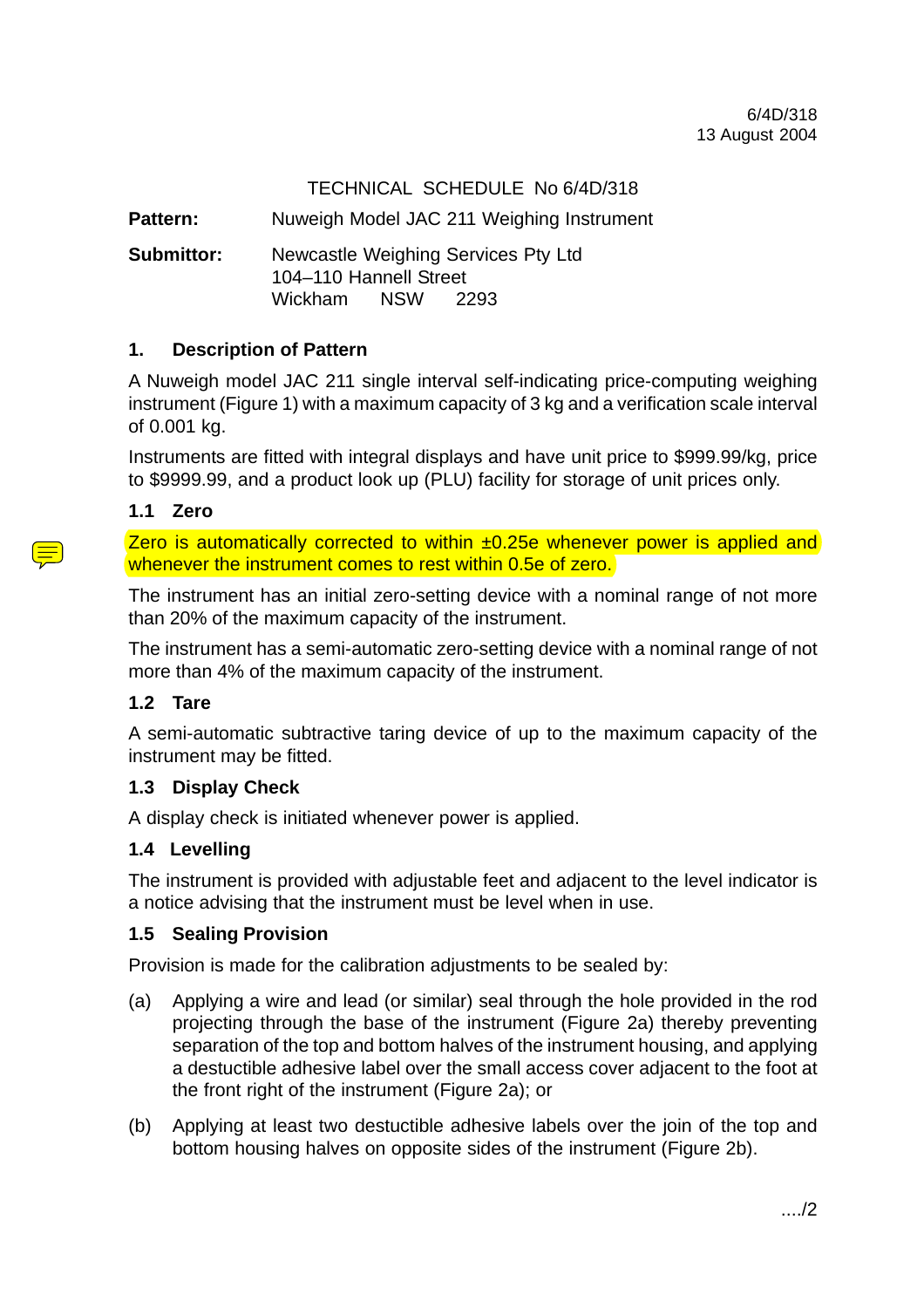Technical Schedule No 6/4D/318 **Page 2** Page 2

### **1.6 Verification/Certification Provision**

Provision is made for a verification/certification mark to be applied.

## **1.7 Markings**

Instruments carry the following markings:

| Manufacturer's mark, or name written in full | Newcastle Weighing Services |
|----------------------------------------------|-----------------------------|
| Indication of accuracy class                 | MD                          |
| Pattern approval mark for the instrument     | NSC 6/4D/318                |
| Maximum capacity                             | <i>Max</i> kg $*$           |
| Minimum capacity                             | <i>Min</i> kg $*$           |
| Verification scale interval                  | $e =$ kg *                  |
| Serial number of the instrument              |                             |

\* These markings shall also be shown near the display of the result if they are not already located there.

## **2. Description of Variants**

#### **2.1 Variant 1**

As single interval instruments of certain capacities as listed below:

- of 6 kg maximum capacity with a verification scale interval of 0.002 kg;
- of 15 kg maximum capacity with a verification scale interval of 0.005 kg; and
- of 30 kg maximum capacity with a verification scale interval of 0.010 kg.

## **2.2 Variant 2**

With the displays mounted on a column (Figure 3).

## **2.3 Variant 3**

Displaying mass only, and without keyboards and the unit price and price displays (Figure 4).

## TEST PROCEDURE

Instruments should be tested in accordance with any relevant tests specified in the Uniform Test Procedures.

## **Maximum Permissible Errors at Verification/Certification**

The maximum permissible errors for increasing and decreasing loads on initial verification/certification for loads, *m*, expressed in verification scale intervals, *e*, are:

±0.5 *e* for loads 0 ≤ m ≤ 500;

±1.0 *e* for loads 500 < m ≤ 2 000; and

±1.5 *e* for loads 2 000 < m ≤ 10 000.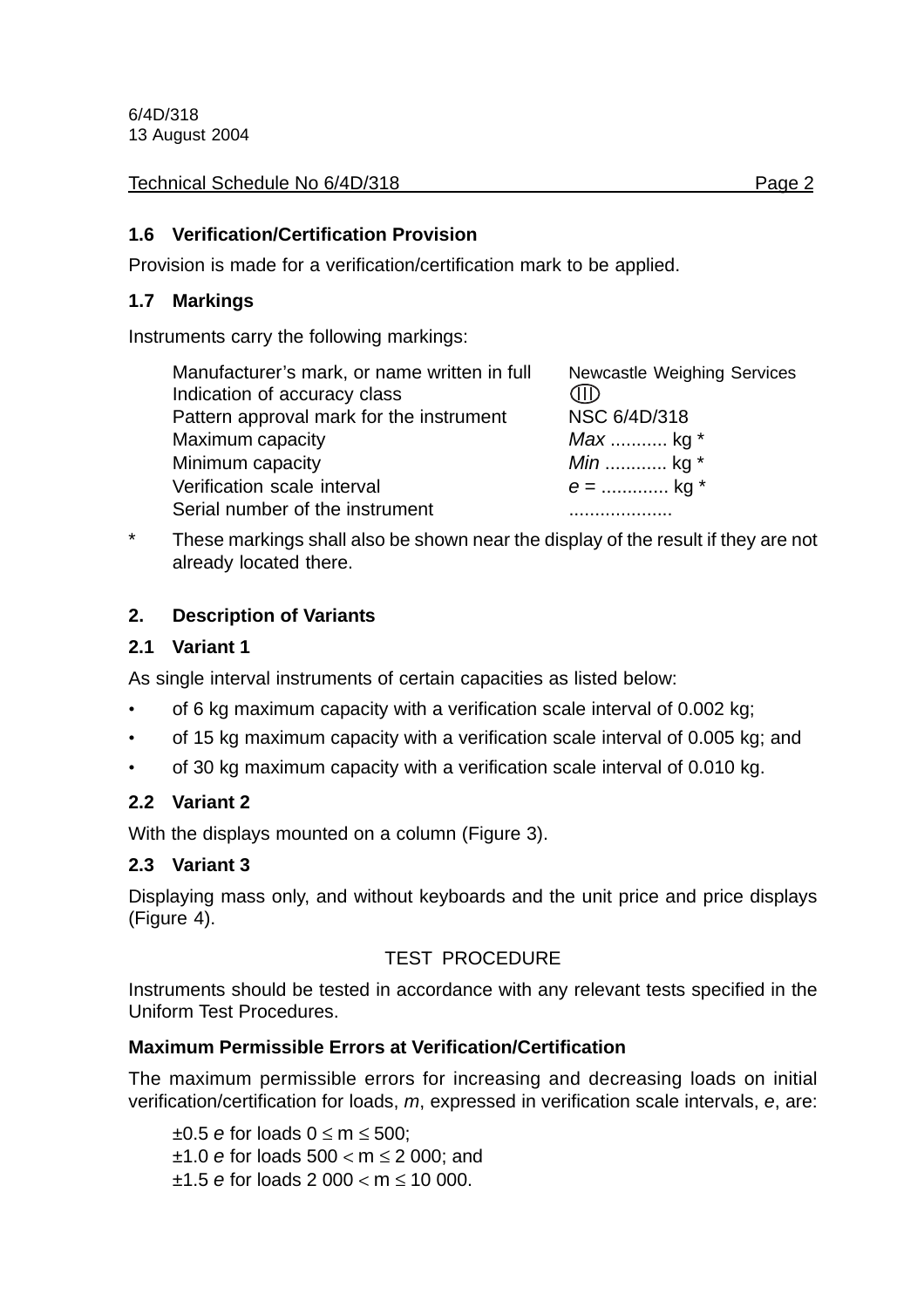## FIGURE 6/4D/318 – 1



Nuweigh Model JAC 211 Weighing Instrument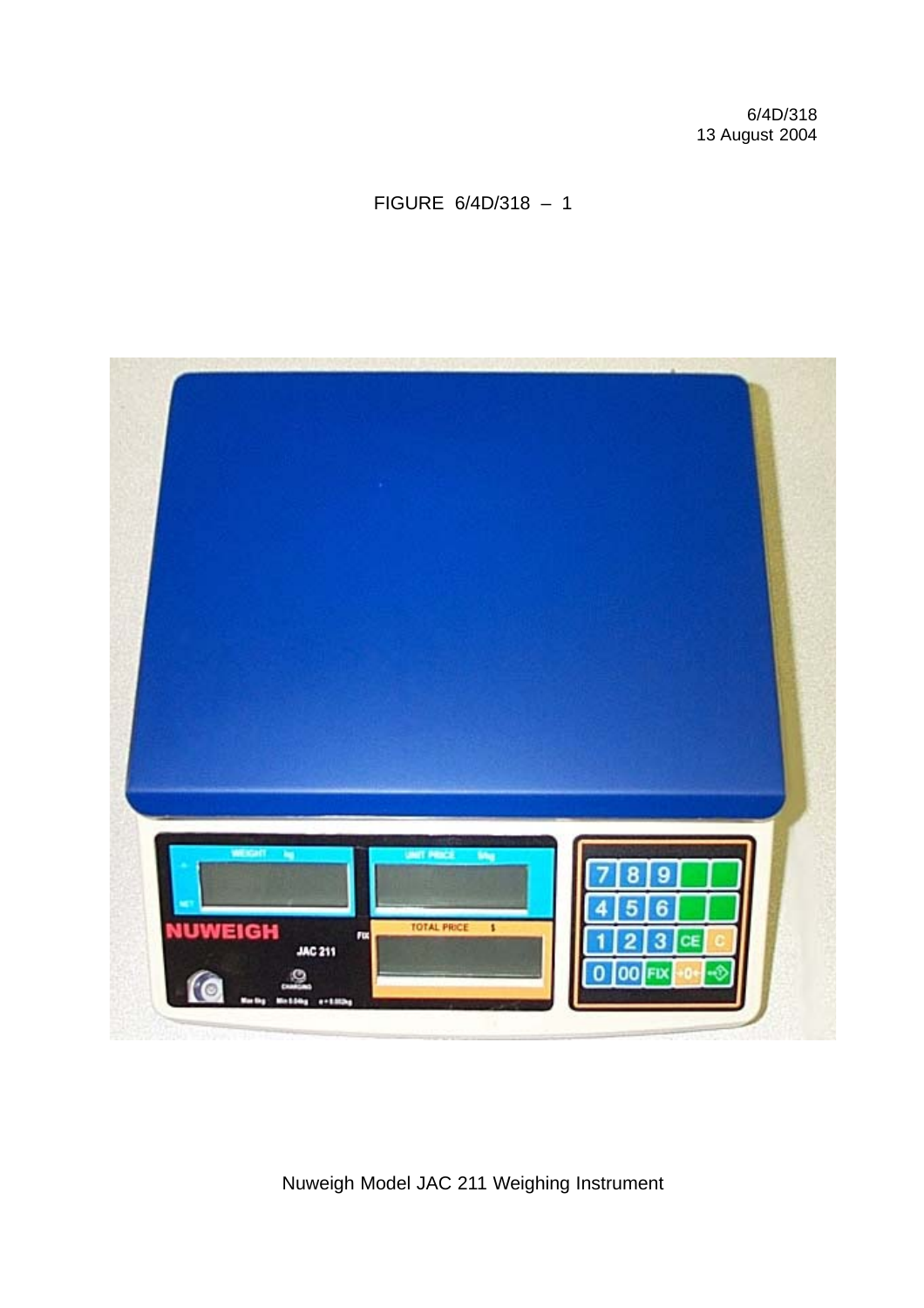FIGURE 6/4D/318 – 2



(a) Normal Sealing Method



Typical Position of One of Two or More Destructible Labels

(b) Alternative Sealing Method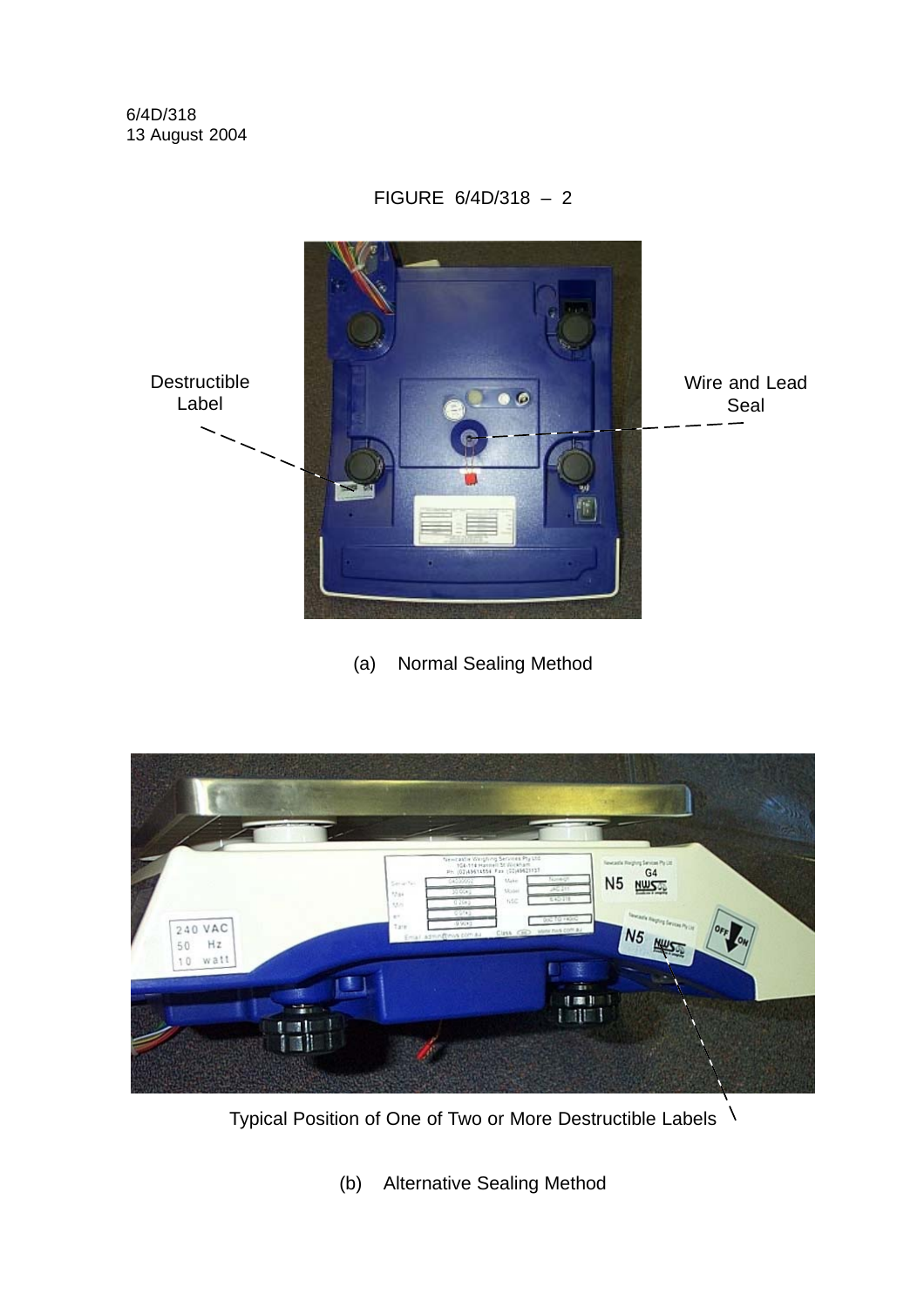## FIGURE 6/4D/318 – 3



Model JAC 211 With Column-mounted Displays – Variant 2